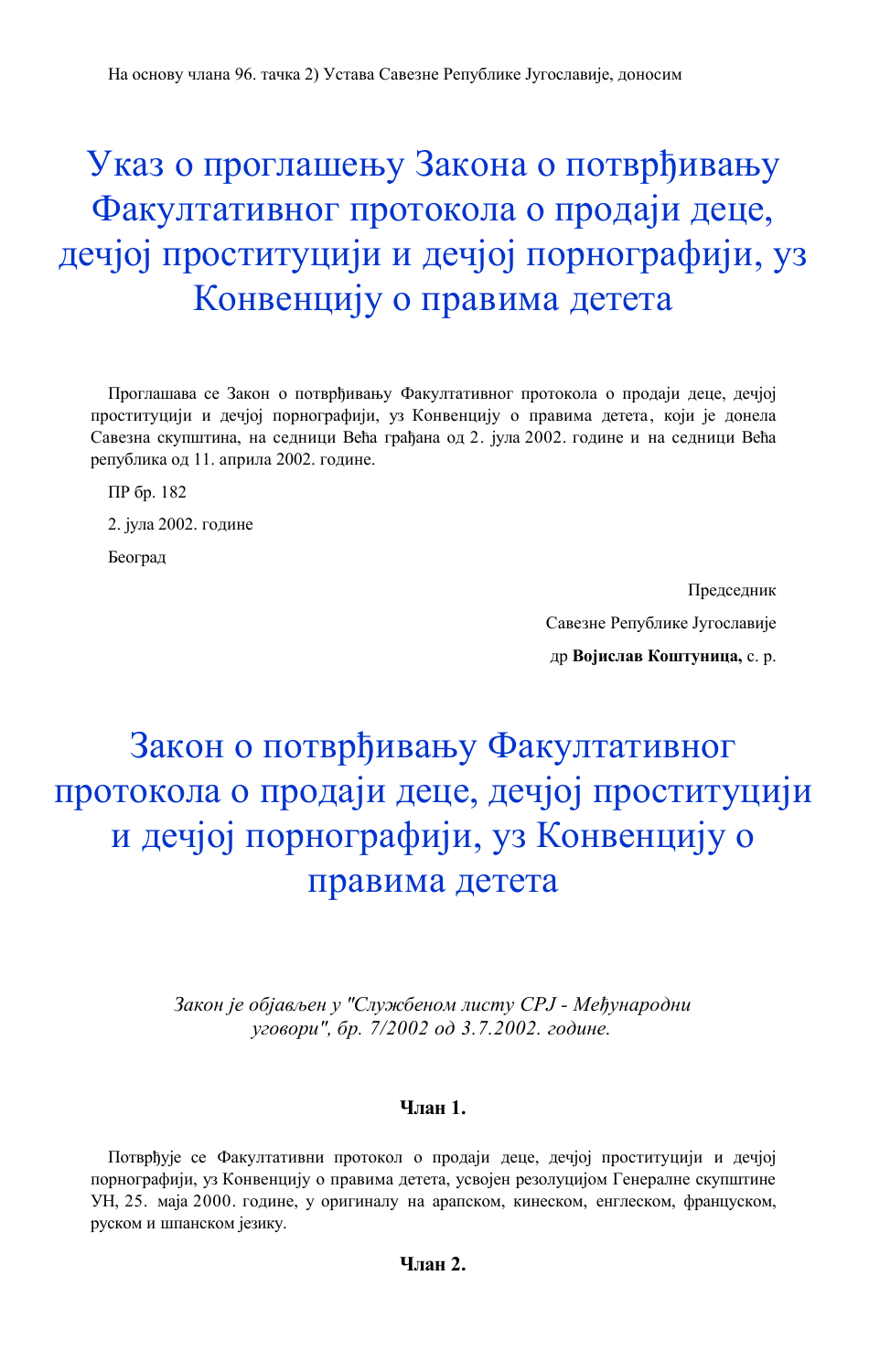Текст Факултативног протокола у оригиналу на енглеском језику и у преводу на српски језик гласи:

# **OPTIONAL PROTOCOL TO THE CONVENTION ON THE RIGHTS OF THE CHILD, ON THE SALE OF CHILDREN, CHILD PROSTITUTION AND CHILD PORNOGRAPHY**

The States Parties to the present Protocol

Considering that, in order further to achieve the purposes of the Convention on the Rights of the Child and the implementation of its provisions, especially articles 1, 11, 21, 32, 33, 34, 35 and 36, it would be appropriate to extend the measures the States Parties should undertake in order to guarantee the protection of the child from the sale of children, child prostitution and child pornography,

Considering also that the Convention on the Rights of the Child recognizes the rights of the child to be protected from economic exploatation and from performing any work that is likely to be hazardous or to interfere with the child's education, or to be harmful to the child's health or physical, mental, spiritual, moral or social development,

Gravely concerned at the significant and increasing international traffic in children for the purpose of the sale of children, child prostitution and child pornography,

Deeply concerned at the widespread and continuing practice of sex tourism, to which children are especially vulnerable, as it directly promotes the sale of children, child prostitution and child pornography,

Recognizing that a number of particularly vulnerable groups, including girl children, are at greater risk of sexual exploitation and that girl children are disporoportionately represented among the sexually exploited,

Concerned about the growing availability of child pornography on the Internet and other evolving technologies, and recalling the International Conference on Combating Child Pornography on the Internet, held in Vienna in 1999, in particular its conclusion calling for the worldwide criminalization of the production, distribution, exportation, transmission, importation, international possession and advertising of child pornography, and stressing the importance of closer cooperation and partnership between Governments and the Internet industry.

Believing that the elimination of the sale of children, child prostitution and child pornography will be facitated by adopting a holistic approach, addressing the contributing factors, including underdevelopment, poverty, economic dispatities, inequitable socio-economic structure, disfunctioning families, lack of education, urbanrural migration, gender discrimination, irresponsible adult sexual behaviour, harmful traditional practices, armed conflicts and trafficking in children,

Believing also that efforts to raise public awareness are needed to reduce consumer demand for the sale of children, child prostitution and child pornography, and believing further in the importance of strengthening global partnership among all actors and of improving law enforcement at the national level,

Noting the provisions of international legal instrumets relevant to the protection of children, including the Hague Convention on Protection of Children and Cooperation in Respect of Intercontry Adoption. The Hague Convention on the Civil Aspects of International Child Abduction, the Hague Convention on Jurisdiction, Applicable Law, Recognition, Enforcement and Cooperation in Respect of Parental Responsability and Measures of the Protection of Children, and International Labour Organization Convention No. 182 on the Prohibition and Immediate Action for the Elimination of the Worst Forms of Child Labour,

Encouraged by the overwhelming support for the Convention on the Rights of the Child, demonstrating the widespread commitment that exists for the promotion and protection of the rights of the child,

Recognizing the imporatnce for the implementation of the provisions of the Programme of Action for the Prevention of the sale of Children, Child Action adopted at the World Congress against Commercial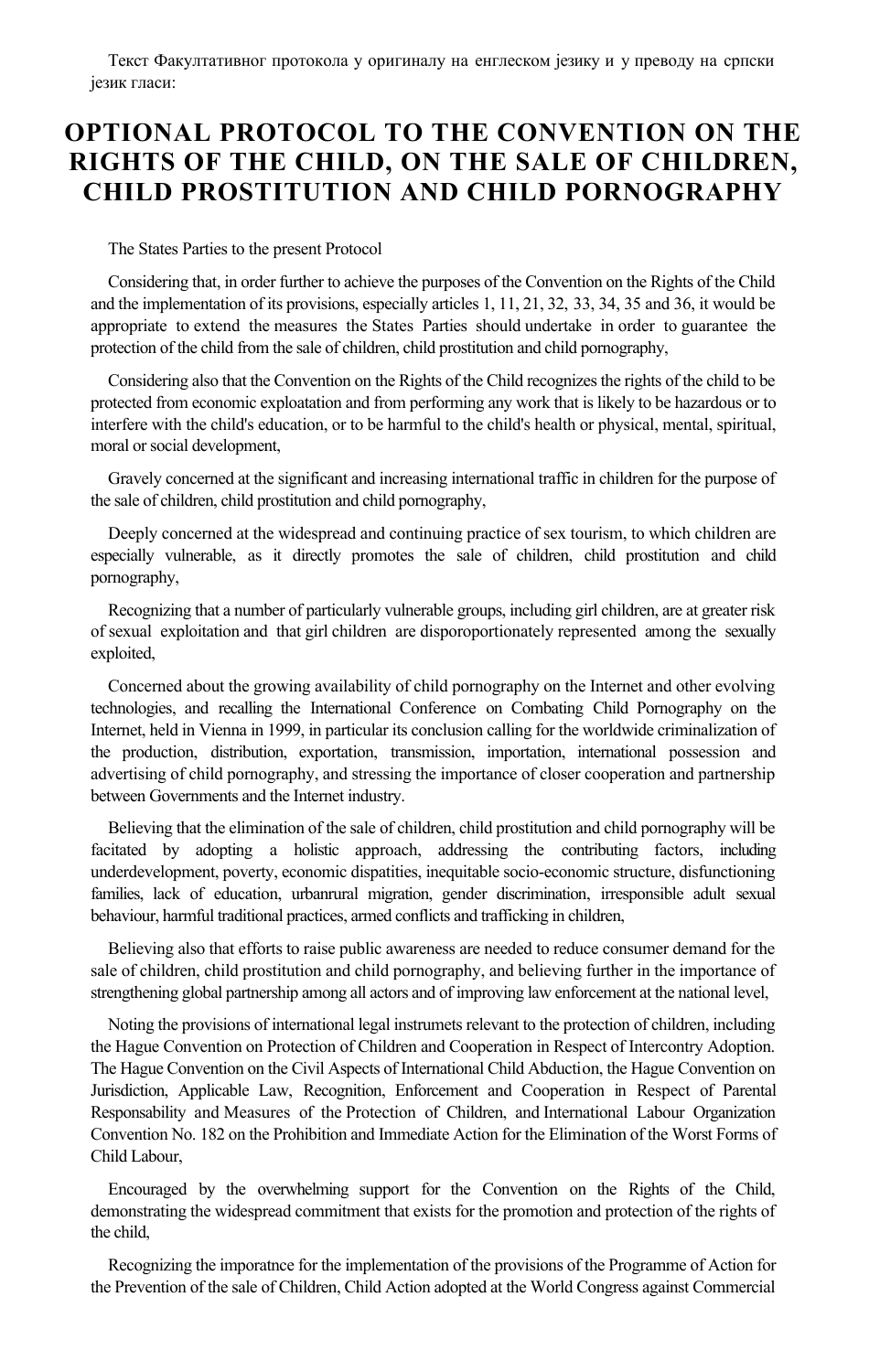Sexual Exploaitation of Children, held in Stockholm from 27 to 31 August 1996, and the other relevant decisions and recommendations of pertinent international bodies,

Taking due account of the importance of the traditions and cultural values of each people for the protection and harmonious development of the child,

Have agreed as follows:

### **Article 1**

States Parties shall prohibit the sale of children, child prostitution and child pornography as provided for by the present Protocol.

### **Article 2**

For the purposes of the present Protocol:

a) Sale of children means any act or transaction whereby a child is transferred by any person or group of persons to another for remuneration of any other consideration;

b) Child prostitution means the use of a child in sexual activities for remuneration or any other form of consideration;

c) Child pornography means any representation, by whatever means, of a child engaged in real or simulated explicit sexual activities or any representation of the sexual parts of a child for primarily sexual purposes.

# **Article 3**

1. Each State Party shall ensure that, as a minimum, the following acts and activities are fully covered under its criminal or penal law, whether such offences are committed domestically or transnationally or on an individual or organized basis:

(a) In the context of sale of children as defined in article 2:

(i) Offering, delivering or accepting, by whatever means, a child for the purpose of:

a. Sexual exploatation of the child;

b. Transfer of organs of the child for profit;

c. Engagement of the child in forced labour;

(ii) Improperly inducing consent, as an intermediary, for the adoption of a child in violation of applicable international legal instruments on adoption;

(b) Offering, obtaining, procuring or providing a child for prostitutiton, as definded in article 2;

(c) Producing, distributing, disseminating, importing, exporting, offering, selling or possessing for the above purposes child pornography as definded in article 2.

2. Subject to the provisions of the national law of a State Party, the same shall apply to an attempt to commit any of the said acts and to complicity of participation in any of the said acts.

3. Each State Party shall make such offences punishable by appropriate penalties that take into account their grave nature.

4. Subject to the provisions of its national law, each State Party shall take measures, where appropriate, to establish the liability of legal persons for offences established in paragraph 1 of the present article. Subject to the legal principles of the State Party such liability of legal persons may be criminal, civil or administrative.

5. States Parties shall take all appropriate legal and adminitrative measures to ensure that all persons involved in the adoption of a child act in conformity with applicable international legal instruments.

### **Article 4**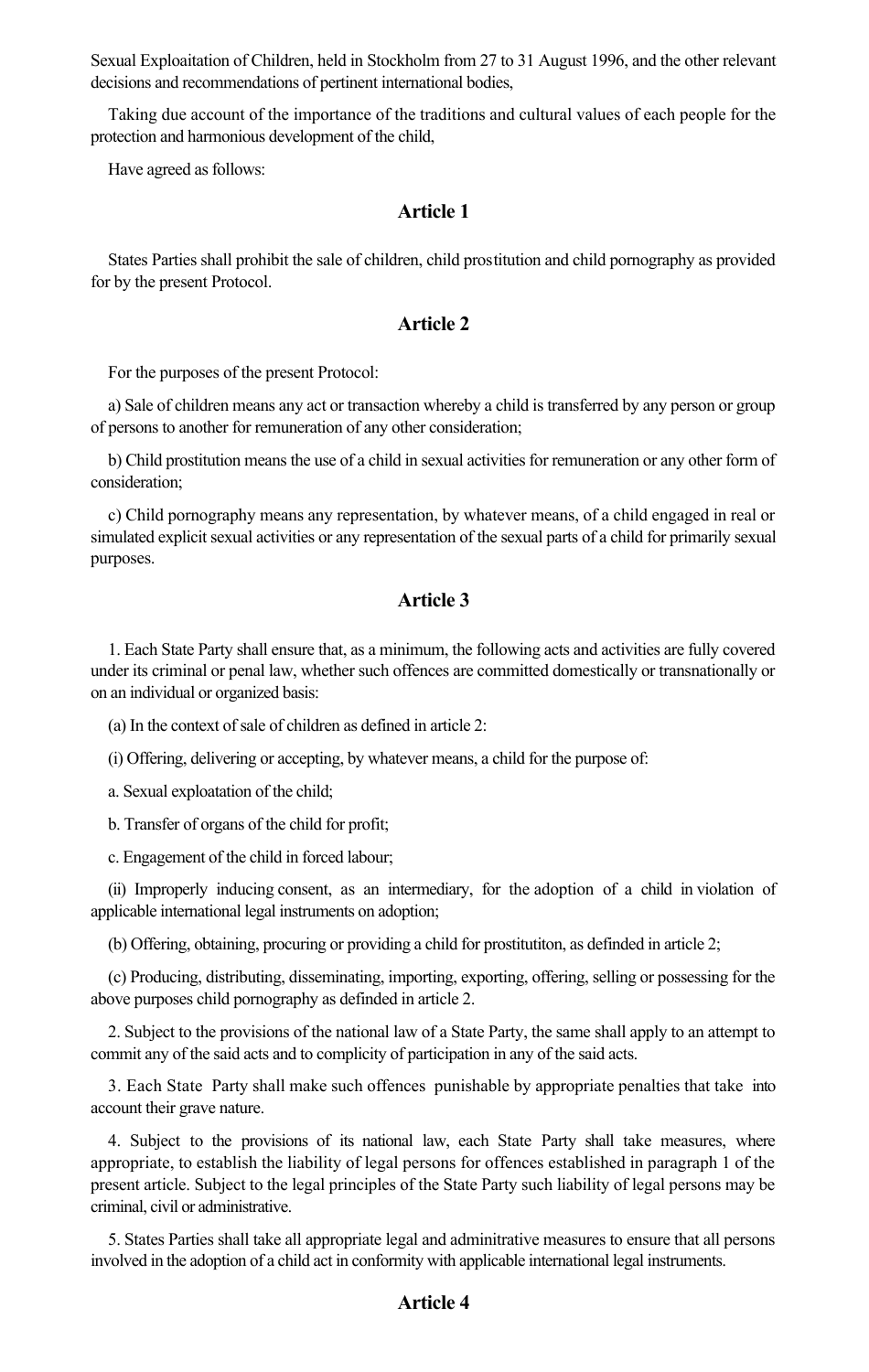1. Each State Party shall take such measures as may be necessary to establish its jurisdiction over the offences referred to in article 3, paragraph 1, when the offences are commited in its territory or on board a ship or aircraft registered in that State.

2. Each State Party shall take such measures as may be necessary to establish its jurisdiction over the offences referred to in article 3, paragraph 1, in the following cases:

(a) When the alleged offender is a national of that State or a person who has his habitual residence in its territory;

(b) When the victim is a national of that State.

3. Each State Party shall take such measures as may be necessary to establish its jurisdiction over the aforementioned offences when the alleged offender is present in its territory and it does not extradite him or her to another State Party on the ground that the offence has been committed by one of its nationals.

The present Protocol does not exclude any criminal jurisdiction exercised in accordance with internal law.

# **Article 5**

1. The offences referred to in article 3, paragraph 1, shall be deemed to be included as extraditable offences in any extradition treaty existing between States Parties and shall be included as extraditable offences in every extradition treaty subsequently concluded between them, in accordance with the conditions set forth in such treaties.

2. If a State Party that makes extradition conditional on the existence of a treaty receives a request for extradition from another State Party with which it has no extradition treaty, it may consider the present Protocol to be a legal basis for extradition in respect of such offences. Extradition shall be subject to the conditions provided by the law of the requested State.

3. States Parties that do not make extradition conditional on the existence of a treaty shall recognize such offences as extraditable offences between themselves subject to the conditions provided by the law of the requested State.

4. Such offences shall be treated, for the purpose of extradition between States Parties, as if they had been committed not only in the place in which they occurred but also in the territories of the States required to establish their jurisdiction in accordance with article 4.

5. If an extradition request is made with respect of an offence described in article 3, paragraph 1, and the requested State Party does not or will not extradite on the basis of the nationality of the offender, that State shall take suitable measures to submit the case to its competent authorities for the purpose of prosecution.

# **Article 6**

1. States Parties shall afford one another the greatest measure of assistance in connection with investigations or criminal or extradition proceedings brought in respect of the offences set forth in article 3, paragraph 1, including assistance in obtaining evidence at their desposal necessary for the proceedings.

2. States Parties shall carry out their obligations under paragraph 1 of the present article in conformity with any treaties or other arrangements on mutual legal assistance that may exist between them. In the absence of such treaties or arrangements, States Parties shall afford one another assistance in accordance with their domestic law.

# **Article 7**

States Parties shall subject to the provisions of their national law:

(a) Take measures to provide for the seizure and confiscation, as appropriate, of: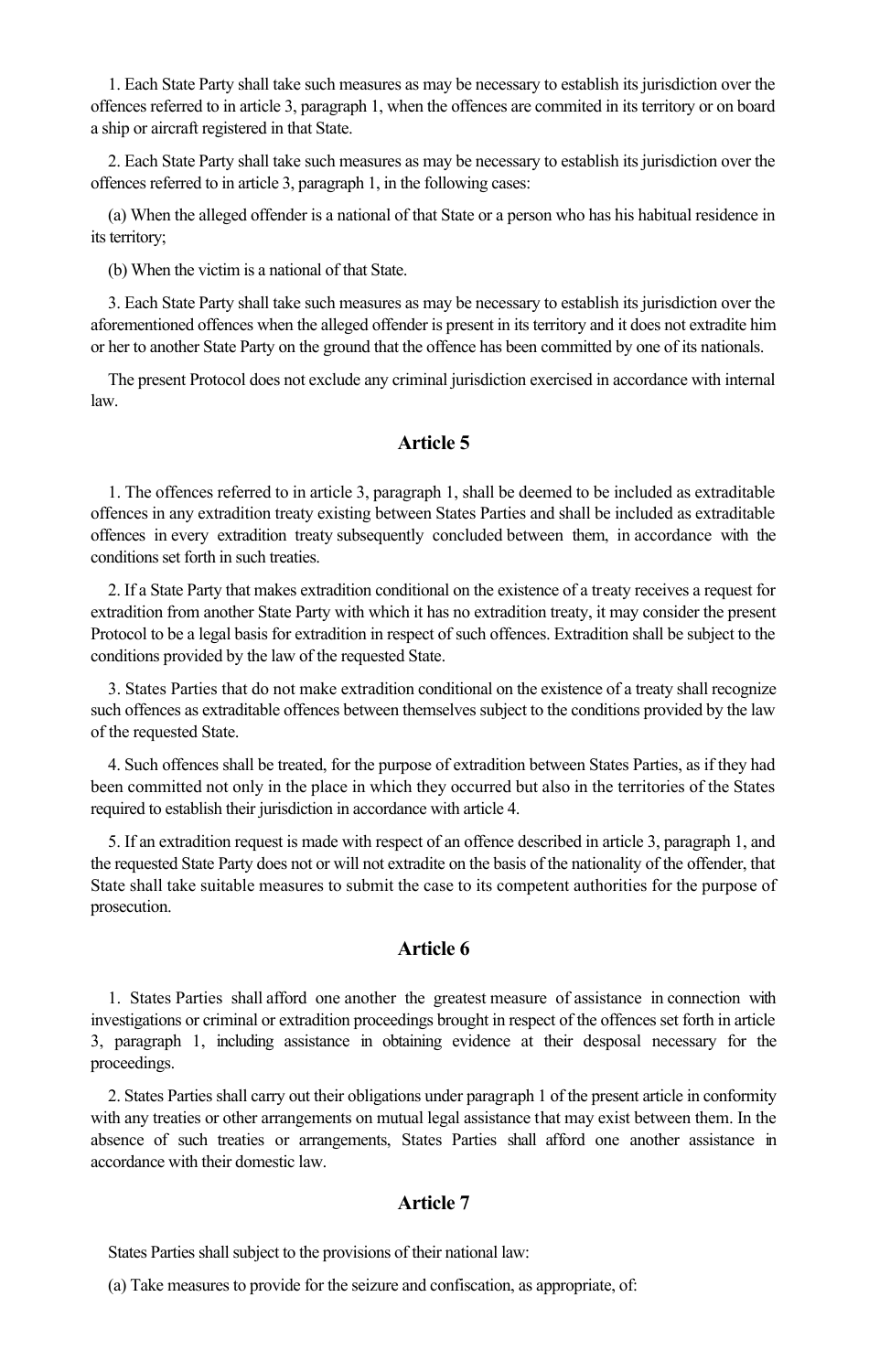(i) Goods, such materials, assets and other instrumentalities used to commit or facilitate offences under the present protocol;

(ii) Proceeds derived from such offences;

(b) Execute requests from another State Party for seizure or confiscation of goods or proceeds referred to in subparagraph (a) (i) and (ii);

(c) Take measures aimed at closing, on a temporaly or definitive basis, premises used to commit such offences.

### **Article 8**

1. States Parties shall adopt appropriate measures to protect the rights and interests of child victims of the practices prohibited under the present Protocol at all stages of the criminal justice process, in particular by:

(a) Recognizing the vulnerability of child victims and adapting procedures to recognize their special needs, including their special needs as witnesses;

(b) Informing child victims of their rights, their role and the scope, timing and progress of the proceedings and of the disposition of their clases;

(c) Allowing the views, needs and concerns of child victims to be presented and considered in proceedings where their personal interests are affected, in a manner consistent with the procedural rules of national law;

(d) Providing appropriate support services to child victim throughout the legal process;

(e) Protecting, as appropriate, the privacy and identify of child victims and taking measures in accordance with national law to avoid the inappropriate dissemination of information that could lead to the identification of child victims;

(f) Providing, in appropriate cases, for the safety of child victims, as well as that of their families and witnesses on their behalf, from intimidation and retaliation;

(g) Avoiding unnecessary delay in the disposition of cases and the execution of orders or decrees granting compensation to child victims.

2. States Parties shall ensure that uncertainty as to the actual age of the victim shall not prevent the initiation of criminal investigations, including investigations aimed at establishing the age of victim.

3. States Parties shall ensure that, in the treatment by the criminal justice system of children who are victims of the offences described in the present Protocol, the best interest of the child shall be a primary consideration.

4. States Parties shall, in appropriate cases, adopt measures in order to protect the safety and integrity of those persons and/or organizations involved in the prevention and/or protection and rehabilitation of victims of such offences.

5. Nothing in the present article shall be construed to be prejudicial to or inconsistent with the rights of the accused to a fair and impartial trial.

## **Article 9**

1. States Parties shall adopt or strenghten, implement and disseminate laws, administrative measures, social policies and programmes to prevent the offences referred to in the present Protocol. Particular attention shall be given to protect children who are especially vulnerable to such practices.

2. States Parties shall promote awareness in the public at large, including children, through information by all appropriate means, education and training, about the preventive measures and harmful effects of the offences referred to in the present Protocol. In fulfilling their obligations under this article, States Parties shall encourage the participation of the communitiy and, in particular, children and child victims, in such information and education and training programmes, including at the international level.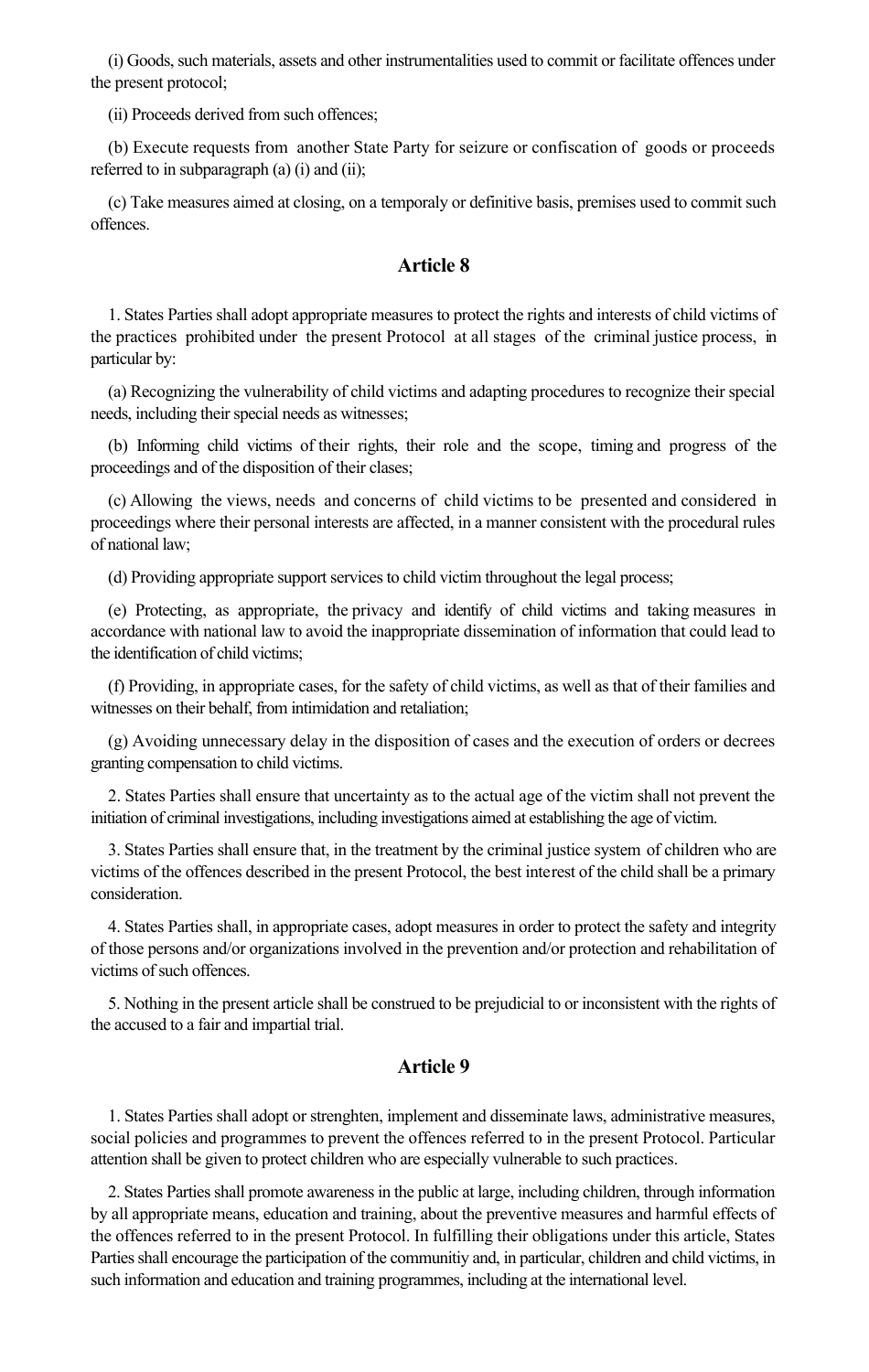3. States Parties shall take all feasible measures with the aim of ensuring all appropriate assistance to victims of such offences, including their full social reintegration and their full physical and psychological recovery.

4. States Parties shall ensure that all child victims of the offences described in the present Protocol have access to adequate procedures to seek, without discrimination, compensation for damages from those legally responsable.

5. States Parties shall take appropriate measures aimed at effectively prohibiting the production and dissemination of material advertising the offences described in the present Protocol.

## **Article 10**

1. States Parties shall take all necessary steps to strenghten international cooperation by multilateral, regional and bilateral arrangements for the prevention, detection, investigation, prosecution and punishment of those responsible for act involving the sale of children, child prostitution, child pornography and child sex tourism. States Parties shall also promote international cooperation and coordination between their authorities, national and international non-governmental organizations and international organizations.

2. States Parties shall promote international cooperation to assist child victims in their physical and psychological recovery, social reintegration and repatriation.

3. States Parties shall promote the strenghtening of international cooperation in order to address the root causes, such as poverty and underdevelopment, contributing to the vulnerability of children to the sale of children, child prostitution, child pornography and child sex tourism other assistance thorugh existing multilateral, regional, bilateral or other programmes.

### **Article 11**

Nothing in the present Protocol shall affect any provisions that are more conductive to the realization of the rights of the child and that may be contained in:

(a) The law of a State Party;

(b) International law in force for that State.

# **Article 12**

1. Each State Party shall, within two years following the entry into force of the present Protocol for that State Party, submit a report to the Committee on the Rights of the Child providing comprehensive information on the measures it has taken to implement the provisions of the Protocol.

2. Following the submission of the comprehensive report, each State Party shall include in the reports they submit to the Committee on the Rights of the Child, in accordance with article 44 of the Convention, any further information with respect to the implementation of the present Protocol. Other States Parties to the protocol shall submit a report everi five years.

3. The Committee on the Rights of the Child may request from States Parties further information relevant to the implementation of the present Protocol.

## **Article 13**

1. The present Protocol is open for signature by any State that is a Party to the Convention of has signed it.

2. The present Protocol is subject to ratification and is open to accession by any State that is a party to the Convention or has signed it. Instruments of ratification or accession shall be deposited with the Secretary-General of the United Nations.

# **Article 14**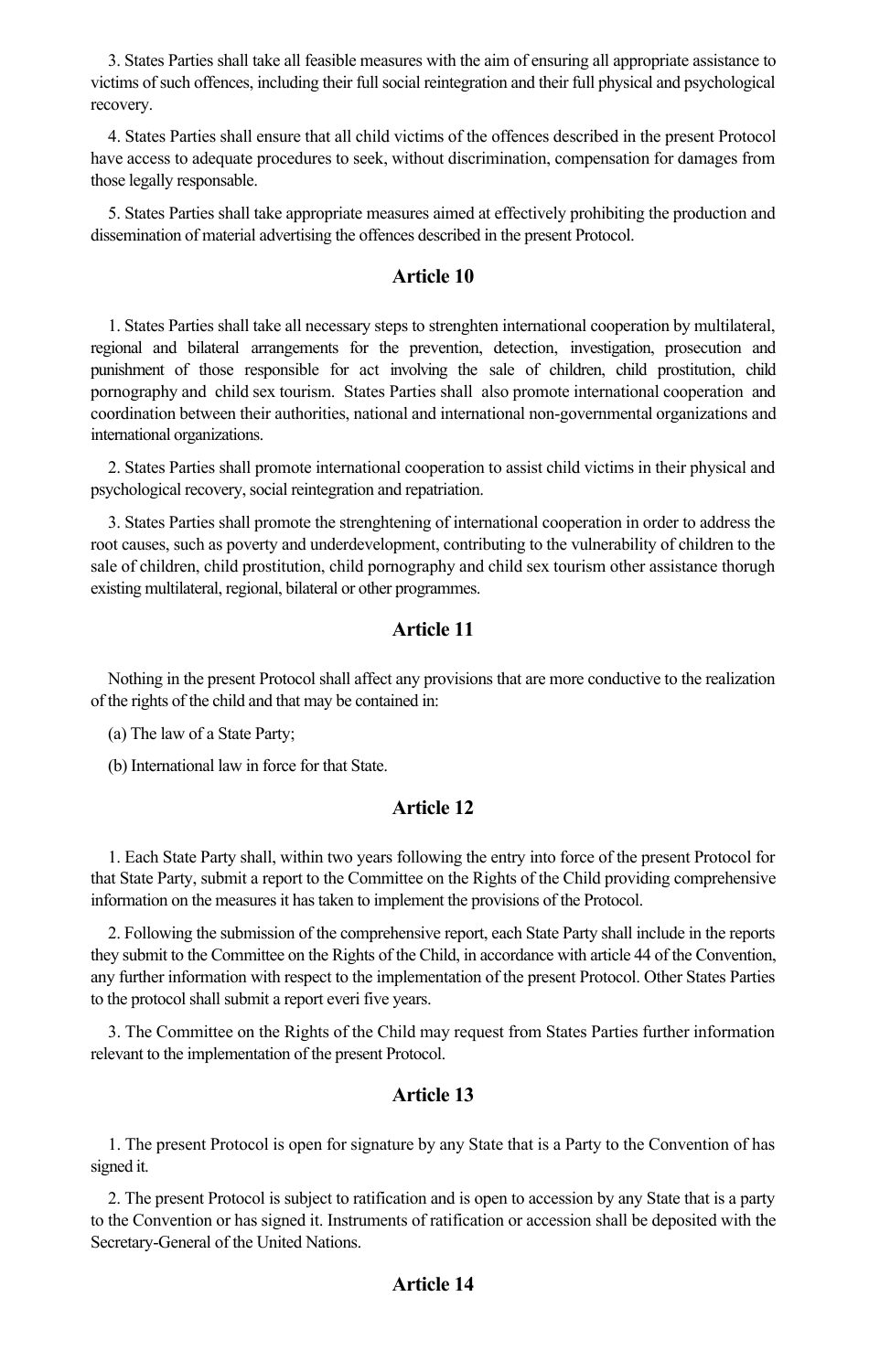1. The present Protocol shall enter into force three months after the deposit of the tenth instrument of ratification or accession.

2. For each State ratifying the present Protocol or acceding to it after its entry into force, the Protocol shall enter into force one month after the date of the deposit of its own instrument of ratification or accession.

### **Article 15**

1. Any State Party may denounce the present Protocol at any time by written notification to the Secretary-General of the United Nations, who shall thereafter inform the other States Parties to the Convention and all States that have signed the Convention. The denunciation shall take effect one year after the date of receipt of the notification by the Secretary-General.

2. Such a denunciation shall not have the effect of releasing the State Party from its obligations under the present Protocol in regard to any offence that occurs prior to the date on which the denunciation becomes effective. Nor shall such a denunciation prejudice in any way the continued consideration of any matter that is already under consideration by the Committee on the Rights of the Child prior to the date on which the denunciation becomes effective.

# **Article 16**

1. Any State Party may propose an amendment and file it with the Secretary-General of the United Nations. The Secretary-General shall thereupon communicate to proposed amendment to States Parties with a request that they indicate whether they favour a conference of States Parties for the purpose of considering and voting upon the proposals. In the event, that, within four months from the date of such communication, at least one third of the States Parties favour such a conference, the Secretary-General shall convene the conference under the auspices of the United Nations. Any amendment adopted by a majority of States Parties present and voting at the conference shall be submitted to the General Assembly of the United Nations for approval.

2. An amendment adopted in accordance with paragraph 1 of the present article shall enter into force when it has been approved by the General Assembly and accepted by a two-thirds majority of States Parties.

3. When an amendment enters into force, it shall be binding on those States Parties that have accepted it, other States Parties still being bound by the provisions of the present Protocol and any earlier amendments they have accepted.

### **Article 17**

1. The present Protocol, of which the Arabic, Chinese, English, French, Russian and Spanish texts are equally authentic, shall be deposited in the archives of the United Nations.

1. The Secretary-General of the United Nations shall transmit certified copies of the present protocol to all States Parties to the Convention and all States that have signed the Convention.

# **ФАКУЛТАТИВНИ ПРОТОКОЛ О ПРОДАЈИ ДЕЦЕ, ДЕЧЈОЈ ПРОСТИТУЦИЈИ И ДЕЧЈОЈ ПОРНОГРАФИЈИ, УЗ КОНВЕНЦИЈУ О ПРАВИМА ДЕТЕТА**

Државе уговорнице овог Протокола

Имајући у виду да би, ради даљег постизања циљева Конвенције о правима детета и спровођења њених одредаба, а посебно чланова 1, 11, 21, 32, 33, 34, 35. и 36. било прикладно да се прошире мере које државе уговорнице треба да предузму како би гарантовале заштиту детета од продаје деце, дечје проституције и дечје порнографије,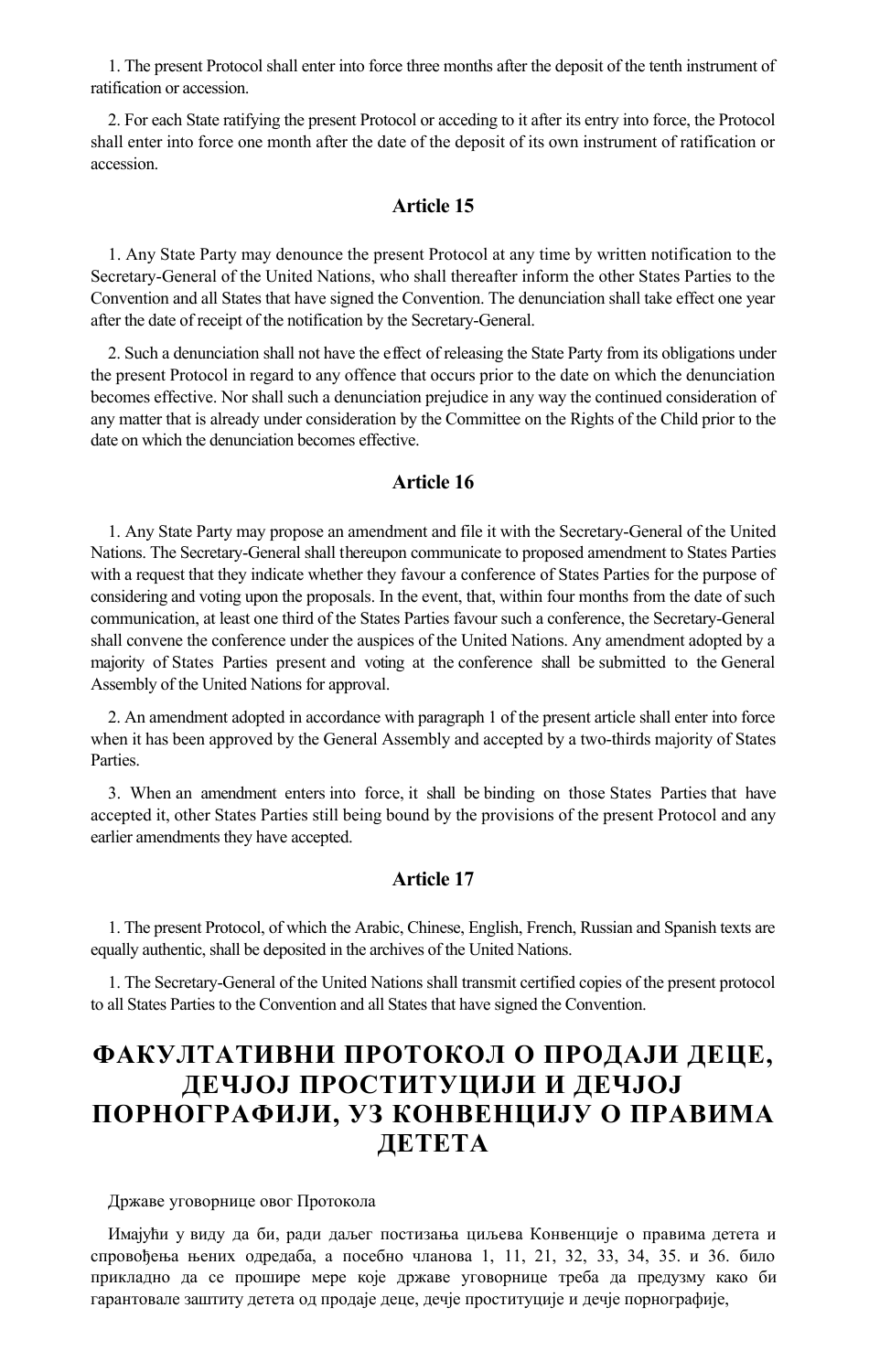Имајући такође у виду да Конвенција о правима детета признаје право детета да буде заштићено од економског искоришћавања и од обављања било ког рада који би могао да буде опасан или би ометао школовање детета или би био штетан по здравље детета или физички, ментални, духовни, морални или друштвени развој детета,

Тешко забринуте озбиљном и растућом међународном трговином деце у сврху продаје деце, дечје проституције и дечје порнографије,

Дубоко забринуте рaширеном и континуираном праксом сексуалног туризма, који децу чини посебно рањивом, будући да та пракса непосредно подстиче продају деце, дечју проституцију и дечју порнографију,

Прихватајући да је један број посебно рањивих група, укључујући женску децу, изложен већем ризику сексуалног искоришћавања и да су женска деца непропорцијално заступљена међу сексуално искоришћаваним,

Забринуте због све веће доступности дечје порнографије на Интернету и у другим технологијама и развоју подсећајући на Конференцију о борби против дечје порнографије на Интернету, одржаној у Бечу 1999. године, а посебно на њен закључак којим позива на универзалну инкриминацију производње, дистрибуције, извоза, преноса, увоза, намерног поседовања и рекламирања дечије порнографије, и наглашавајући значај тешње саадње и партнерства између влада и Интернет индустрије,

Верујући да ће укидање продаје деце, дечје проституције и дечје порнографије бити лакше ако се усвоји холистички приступ, уз наглашавање фактора који томе доприносе, укључујући недовољну развијеност, сиромаштво, привредне диспаритете, неједнаку друштвено-економску структуру, нефункционалне породице, недостатак образовања, миграцију из села у град, дискриминацију међу половима, неодговорно сексуално понашање одраслих, штетне традиционалне обичаје, оружане сукобе и трговину деце,

Верујући исто тако да су потребни напори за јачање свести јавности како би се смањила потражња за продајом деце, дечјом проституцијом и дечјом порнографијом и верујући даље у значај глобалног партнерства међу свим чиниоцима као и бољег спровођења закона на националном нивоу,

Имајући у виду одредбе међународних правних докумената релевантних за заштиту деце, укључујући Хашку конвенцију о заштити деце и сарадњи у вези са међународним усвојењем, Хашку конвенцију о грађанским аспектима међународне отмице детета, Хашку конвенцију о јурисдикцији, примењивом праву, признавању, спровођењу и сарадњи у погледу родитељске одговорности и мера за заштиту деце и Конвенцију Међународне организације рада бр. 182 о забрани и хитној акцији за сузбијање најтежих облика дечјег рада,

Охрабрене огромном подршком Конвенције о правима детета, што показује широко опредељење које постоји за унапређење и заштиту права детета,

Прихватајући значај спровођења одредаба Програма акције за спречавање продаје деце, дечје проституције и дечје порнографије и Декларације и Агенде за акцију усвојених на Светском конгресу против комерцијалног сексуалног искоришћавања деце, у Стокхолму од 27-31. августа 1996. године, и других релевантних одлука и препорука одговарајућих међународних тела,

Посвећујући дужну пажњу значају традиција и културних вредности сваког народа за заштиту и складан развој детета, Сагласиле су се о следећем:

## **Члан 1.**

Државе уговорнице ће забранити продају деце, дечју проституцију и дечју порнографију, као што је предвиђено овим Протоколом.

### **Члан 2.**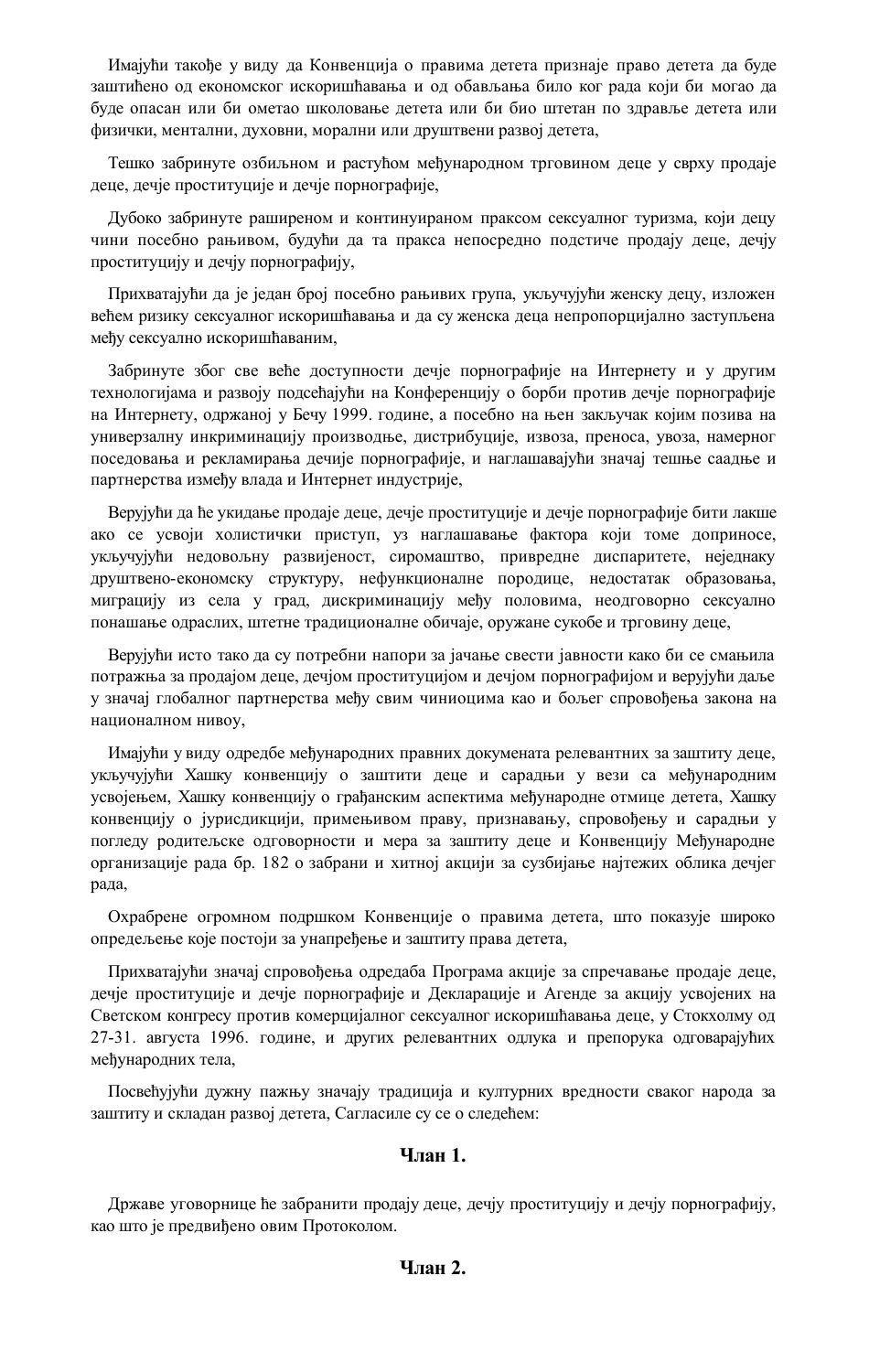У смислу овог Протокола:

а) продаја деце подразумева било коју радњу или трансакцију којим било које лице или група лица пребацује неко дете неком другом за новчану или било коју другу накнаду;

б) дечја проституција подразумева коришћење деце у сексуалним активностима за новчану или било коју другу накнаду;

ц) дечја порнографија подразумева било какво представљање, било којим средством, детета у стварним или симулираним експлицитним сексуалним активностима или било какво представљање сексуалних делова тела (примарних и сексуалних органа детета), првенствено у сексуалне сврхе.

# **Члан 3.**

1. Свака држава уговорница ће обезбедити, као минимум, да следеће радње и делатности буду у пуној мери обухваћене њеним кривичним или казненим законом, без обзира да ли су таква дела извршена у земљи или транснационално, односно на индивидуалној или организованој основи:

а) У контексту продаје деце као што је дефинисано у члану 2:

(i) Нуђење, испорука или прихватање, било којим средствима, неког детета у сврху:

а. сексуалног искоришћавања детета;

б. пребацивања органа детета ради остваривања профита;

ц. коришћење детета за принудни рад;

(ii) Неодговарајуће навођење, од стране посредника, на пристанак да се усвоји неко дете кршењем важећих међународних правних инструмената о усвајању;

б) Нуђење, добијање, набављање или обезбеђивањ детета за потребе дечје проституције, као што је дефинисано у члану 2;

ц) Производња, дистрибуција, ширење, увоз, извоз, нуђење, продаја или посредовање, у горње сврхе, дечје порнографије као што је дефинисана у члану 2.

2. Зависно од одредаба националног закона државе уговорнице, исто ће важити и за покушај да се изврши било које од наведених дела, као и за саучествовање или учешће у било ком од наведених дела.

3. Свака држава уговорница ће на таква дела примењивати одговарајуће казне које узимају у обзир њихову тешку природу.

4. Зависно од одредаба свог националног закона, свака држава уговорница предузеће мере, тамо где је то одговарајуће, да утврди одговорност правних лица за дела утврђена у ставу 1. овог члана. Зависно од правних принципа државе уговорнице, таква одговорност правних лица може бити кривична, грађанска или управна.

5. Државе уговорнице предузеће све одговарајуће правне и управне мере како би обезбедиле да сва лица укључена у усвајање детета поступе у складу са важећим међународним правним документима.

# **Члан 4.**

1. Свака држава уговорница предузеће потребне мере како би се утврдила њена надлежност над делима поменутим у члану 3. став 1. када се та дела чине на њеној територији, броду или у авиону регистрованом у тој држави.

2. Свака држава уговорница ће предузимати потребне мере како би се утврдила њена надлежност над делима поменутим у члану 3, став 1, у следећим случајевима:

а) Када је наведени извршилац држављанин те државе или лице које има пребивалиште на њеној територији;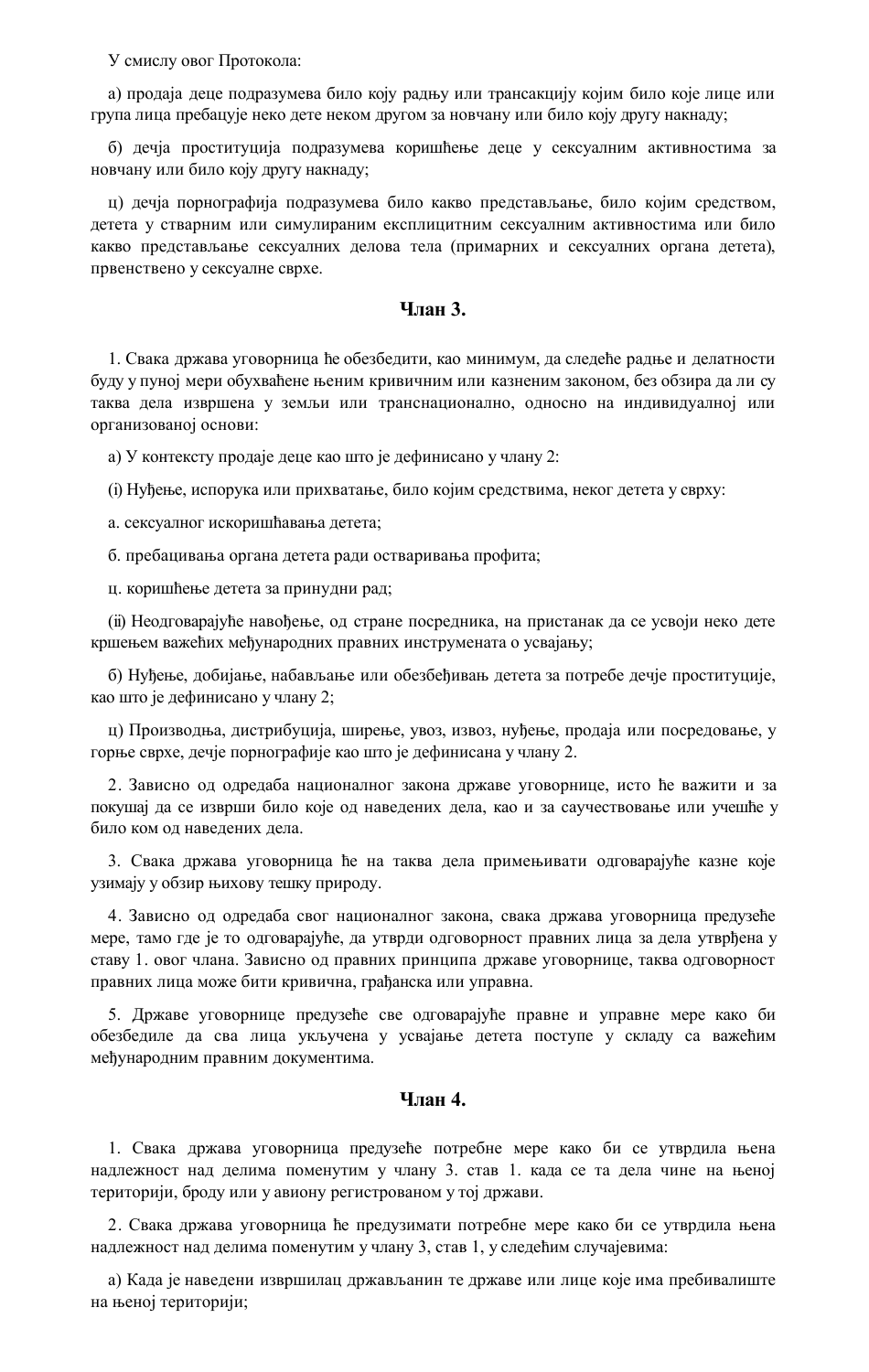б) Када је жртва држављанин те државе.

3. Свака држава уговорница ће такође предузимати потребне мере како би се утврдила надлежност над горе поменутим делима када је наводни извршилац присутан на њеној територији и она га не изручи некој другој држави уговорници на основу тога што је дело извршио један од њених држављана.

4. Овај протокол не искључује било коју кривичну надлежност у складу са домаћим законом.

# **Члан 5.**

1. Сматраће се да су дела из члана 3. став 1. подложна екстрадицији по свим уговорима о екстрадицији који постоје између држава уговорница и биће укључена као дела која подлежу екстрадицији, у сваки уговор о екстрадицији накнадно закључен између њих, у складу са условима у тим уговорима.

2. Ако нека држава уговорница која условљава екстрадицију постојањем уговора добије захтев за екстрадицију од неке друге државе уговорнице са којом нема уговор о изручењу, она може сматрати овај Протокол правним основом за изручење у погледу таквих дела. Екстрадиција подлеже условима предвиђеним законом замољене државе.

3. Државе уговорнице које екстрадицију не условљавају постојањем уговора, признаће да таква дела повлаче екстрадицију између њих, зависно од услова предвиђених законом замољене државе.

4. Оваква дела ће се, у циљу екстрадиције између држава уговорница, сматрати почињеним не само на месту извршења него и на територијама држава од којих се тражи да утврде своју надлежност у складу са чланом 4.

5. Ако се захтев за екстрадицију упути поводом дела описаних у члану 3. став 1. и замољена држава уговорница не изручи или неће да изручи извршиоца на основу његовог држављанства, та држава ће предузети одговарајуће мере да преда случај својим надлежним органима у циљу гоњења.

# **Члан 6.**

1. Државе уговорнице ће пружити једна другој највећу меру помоћи у вези са истражним радњама или кривичним поступком, односно поступком за екстрадицију у вези са делима наведеним у члану 3. став 1, укључујући помоћ о прихватању доказа који су им на располагању, а неопходни су за поступак.

2. Државе уговорнице ће извршавати своје обавезе из става 1. овог члана у складу са свим постојећим уговорима или другим аранжманима о узајамној правној помоћи имеђу њих. У одсуству таквих уговора или аранжмана, државе уговорнице ће једна другој пружати помоћ у складу са својим унутрашњим правом.

# **Члан 7.**

Државе уговорнице ће, зависно од одредаба свог националног права:

а) Предузимати мере да обезбеде заплену и конфискацију, примерено околностима, следећег:

(i) робе, као што су материјали, средства и друге инструменталије које се користе да би се извршила или омогућила дела из овог Протокола;

(ii) прихода остварених овим делима;

б) Извршити захтеве неке друге државе уговорнице за заплену или конфискацију роба или прихода поменутих у тачки а(i) и (ii);

ц) Предузети мере које имају за циљ затварање, привремено или трајно, просторија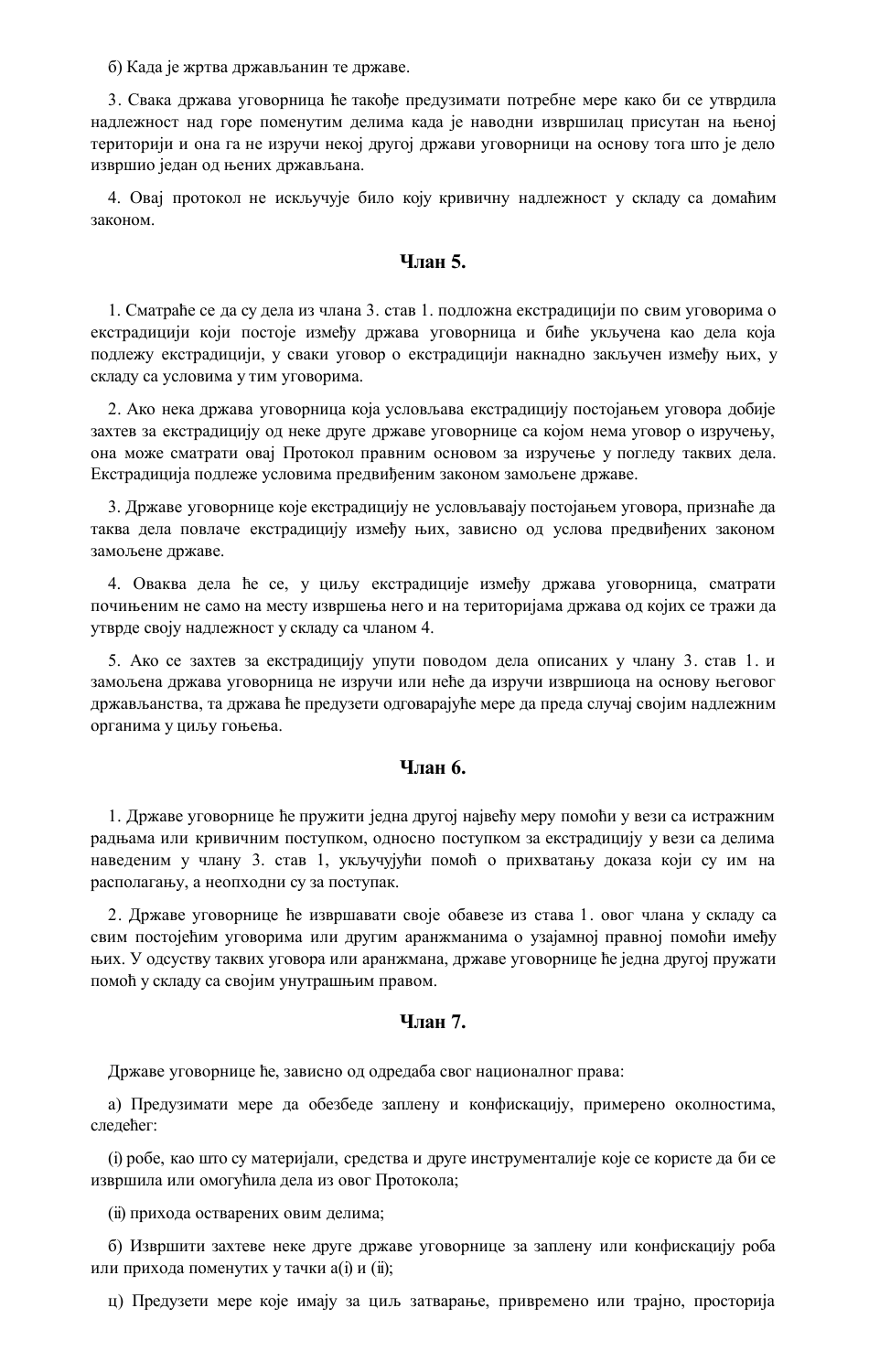коришћених да би се извршила таква дела.

### **Члан 8.**

1. Државе уговорнице ће усвојити одговарајуће мере за заштиту права и интереса деце жртава поступака забрањених овим Протоколом у свим фазама кривичног поступка, нарочито:

а) признавањем рањивости деце жртава и прилагођавањем поступака како би се признале њихове посебне потребе кад се појављују у својству сведока;

б) обавештавањем деце жртава о њиховим правима, њиховој улози и обиму, временском распореду и напредовању поступка и исходу њихових случајева;

ц) допуштањем да се представе и размотре гледишта, потребе и преокупације деце жртава, у поступку у ком су погођени њихови лични интереси, на начин који је у складу са правилима националног процесног права;

д) обезбеђивањем одговарајућих услуга подршке деци жртвама током читавог правног поступка;

е) заштитом, када је то одговарајуће, приватности и идентитета деце жртава и предузимањем мера у складу са националним правом како би се избегло неподесно ширење информација које би могле довести до идентификовања деце жртава;

ф) обезбеђивањем, у одговарајућим случајевима, безбедности деце жртава, као и њихових породица и сведока који сведоче са њихове стране, од застрашивања и одмазде;

г) избегавањем непотребног одлагања разматрања случајева и извршавања налога или одлука о давању обештећења деци жртвама.

2. Државе уговорнице ће обезбедити да неизвесност у погледу стварног узраста жртве не спречи покретање кривичне истраге, укључујући истражне радње усмерене на утврђивање узраста жртве.

3. Државе уговорнице ће обезбедити да се у поступању система кривичног правосуђа са децом жртвама дела описаних у овом Протоколу, првенствено руководи најбољим интересом детета.

4. Државе уговорнице ће, у одговарајућим случајевима, усвојити мере како би заштитиле безбедност и интегритет лица и/или организација укључених у спречавање и/или заштиту и рехабилитацију жртава таквих дела.

5. Ниједна одредба овог члана неће се тумачити тако да утиче или да није у складу са правима оптуженог на правично и непристрасно суђење.

### **Члан 9.**

1. Државе уговорнице ће усвојити или јачати, спроводити и ширити обавештеност о законима, управним мерама, социјалној политици и програмима, како би спречиле дела поменута у овом Протоколу. Посебна пажња поклањаће се заштити деце која су посебно рањива у односу на таква дела.

2. Државе уговорнице ће јачати свест јавности у целини, укључујући и децу, кроз обавештавање помоћу свих одговарајућих средстава, образовање и обуку, о превентивним мерама и штетним последицама дела поменутих у овом Протоколу. При испуњавању својих обавеза из овог члана, државе уговорнице ће охрабривати учешће заједнице и посебно деце и деце жртава, у таквом обавештавању и образовању и обуци, укључујући на међународном нивоу.

3. Државе уговорнице предузеће све изводљиве мере у циљу обезбеђивања сваке одговарајуће помоћи жртвама таквих дела, укључујући њихову пуну социјалну реинтеграцију и њихов комплетан физички и психолошки опоравак.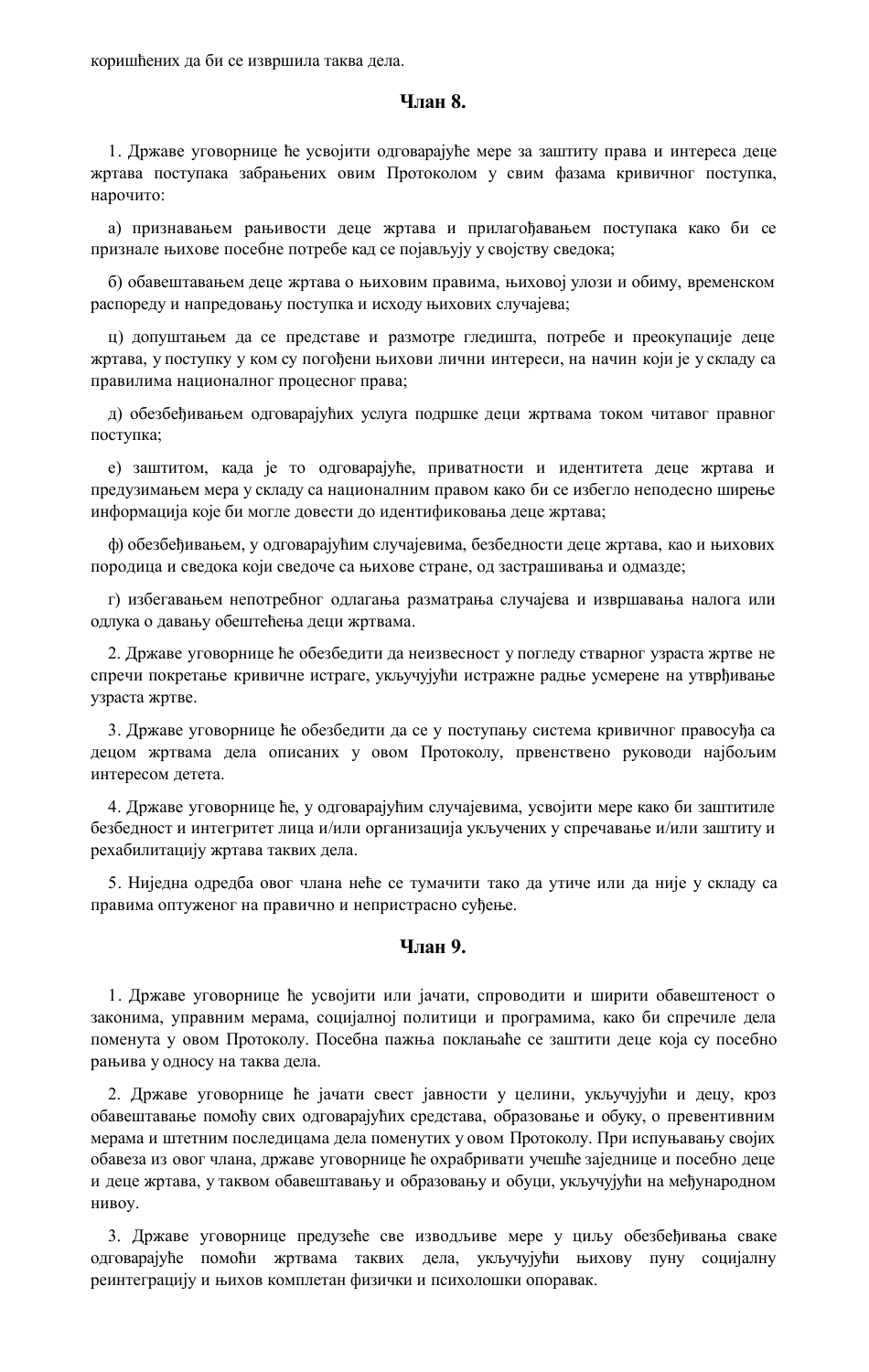4. Државе уговорнице обезбедиће да сва деца жртве дела описаних у овом Протоколу имају приступ одговарајућим поступцима како би тражила, без дискриминације, обештећење од правно одговорних лица.

5. Државе уговорнице предузеће одговарајуће мере које имају за циљ да ефикасно забране производњу и растурање материјала у којим се рекламирају дела описана у овом Протоколу.

### **Члан 10.**

1. Државе уговорнице предузеће све неопходне кораке да ојачају међународну сарадњу мултилатералним, регионалним и билатералним аранжманима за спречавање, откривање, истрагу, продају деце, дечју проституцију, дечју порнографију и сексуални туризам усмерен на децу. Државе уговорнице ће исто тако унапредити међународну сарадњу и координацију између својих државних органа, националних и међународних невладиних организација и међународних организација.

2. Државе уговорнице ће унапредити међународну сарадњу како би помогле деци жртвама у њиховом физичком и психолошком опоравку, социјалној реинтеграцији и репатријацији.

3. Државе уговорнице ће унапредити и јачати међународну сарадњу како би се усмериле на суштинске узроке, као што су сиромаштво и неразвијеност, који доприносе подложности деце на продају, дечју проституцију, дечју порнографију и сексуални туризам усмерен на децу.

4. Државе уговорнице које су у могућности да то ураде, обезбедиће финансијску, техничку или другу помоћ кроз постојеће мултилатералне, регионалне, билатералне или друге програме.

### **Члан 11.**

Ништа из овог Протокола неће утицати на било које одредбе које су погодније за остваривање права детета а које могу бити садржане у:

а) праву државе уговорнице;

б) међународном праву које обавезује ту државу.

### **Члан 12.**

1. Свака држава уговорница ће, у року од две године од ступања на снагу овог Протокола за ту државу уговорницу, поднети извештај Комитету за права детета, обезбеђујући свеобухватне информације о мерама које је предузела на спровођењу одредаба Протокола.

2. Након подношења свеобухватног извештаја, свака држава уговорница укључиће у извештаје које подноси Комитету за права детета, у складу са чланом 44. Конвенције, све додатне информације у погледу спровођења овог Протокола. Остале државе уговорнице Протокола подносиће извештај сваких пет година.

3. Комитет за права детета може да тражи од држава уговорница додатне информације од значаја за спровођење овог Протокола.

### **Члан 13.**

1. Овај Протокол отворен је за потписивање свакој држави уговорници Конвенције или оној која је потписала Конвенцију.

2. Овај Протокол подлеже ратификацији и отворен је за приступање свакој држави која је страна уговорница Конвенције или која је потписала Конвенцију. Инструменти ратификације или приступања биће депоновани код Генералног секретара Уједињених нација.